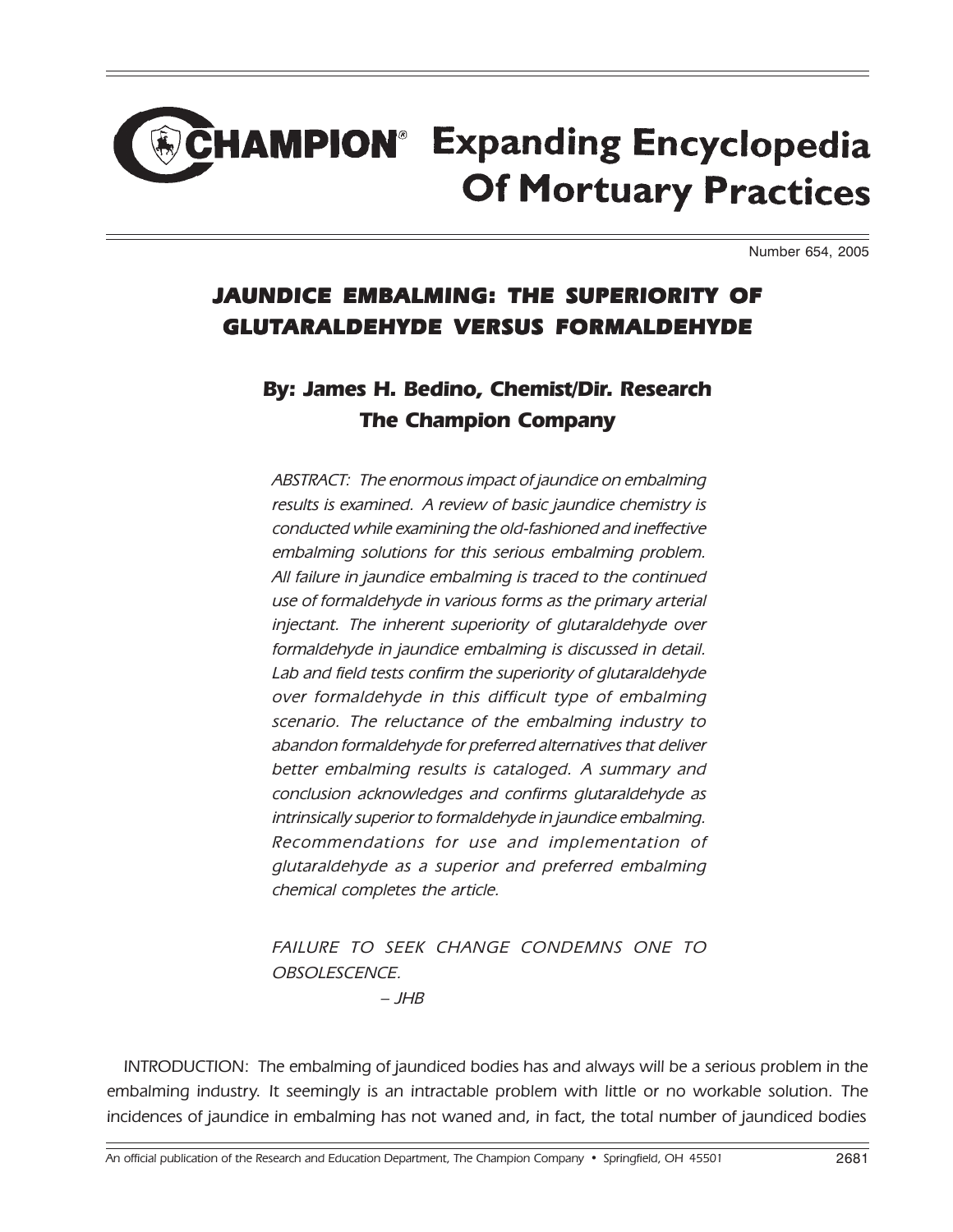has, no doubt, increased over the years. In addition to the undesirable color problem is the inherent difficulties of preservation due to a seriously compromised disease state that promotes a high pH body by tissue saturation with nitrogenous waste products of metabolism. Consequently, the embalming problem is almost a catch-22, in that the embalming treatment modalities of the color correction and the preservation demand are in direct conflict with each other.

A jaundiced body, almost by definition, needs a maximum aldehyde concentration for adequate preservation of the tissues and, at the same time, requires that a very weak highly-buffered low-index solution be injected to minimize unappealing and disastrous yellow-greening reaction of the body when using formaldehyde. Consequently, jaundiced bodies are some of the most difficult total embalming problem cases that embalmers meet.

The embalming chemistry of formaldehyde in the preservation of jaundice bodies is a disaster waiting to happen. Almost all the classic tissue preservation reactions of formaldehyde enhances the yellowgreening color changes and does little to effect adequate preservation. The old-fashioned formaldehyde solutions such as low-index/high-buffer fluids, capture/binders to effect wash-out and preinjections to clean out discoloration, basically all fail under a myriad of circumstances and cannot be counted on reliably to deliver a good embalming. Embalming jaundice bodies with formaldehyde is asking for a yellow-greening color reaction in injected tissues.

The embalming chemistry of glutaraldehyde, on the other hand, minimizes the dangerous pH changes and maximizes preservation and sanitation without implementing or encouraging the classic and undesirable yellow-greening color reaction that typically haunts jaundice embalming. The comparisons between glutaraldehyde and formaldehyde embalmed bodies is significant, repeatable and observable. Glutaraldehyde, by its intrinsic chemical reaction in protein fixation delivers an adequately preserved and embalmed body with little or no probability of a yellow-greening color reaction to the infused tissues of a jaundiced body. Lab and field test confirm the drastic difference in jaundice embalming between glutaraldehyde-based and formaldehyde-based preservative solutions, with glutaraldehyde consistently delivering the preferred embalming with virtually no undesirable color change.

By the end of this article, you will understand the reasons for the inherent superiority of glutaraldehyde versus formaldehyde in jaundice embalming and the rationale for glutaraldehyde as a preferred alternative to formaldehyde in jaundice embalming and difficult case embalming in general. This is a difficult set of facts and results for the embalming industry, as a whole, to accept. The basic formaldehyde apology-driven attitude of the industry blinds it to the blatant negatives and disadvantages of formaldehyde in many embalming circumstances and requires the belief that there are no alternatives to formaldehyde in embalming. By professing that formaldehyde and only formaldehyde will embalm dead bodies, the industry is sentencing itself to inferior embalming results in a great majority of embalming scenarios and doing a great disservice to the embalming profession. There is no logical reason to continue to embalm with massive amounts of formaldehyde, as the industry has done for over 100 years, when acceptable, preferred and superior alternative preservatives exist that drastically enhance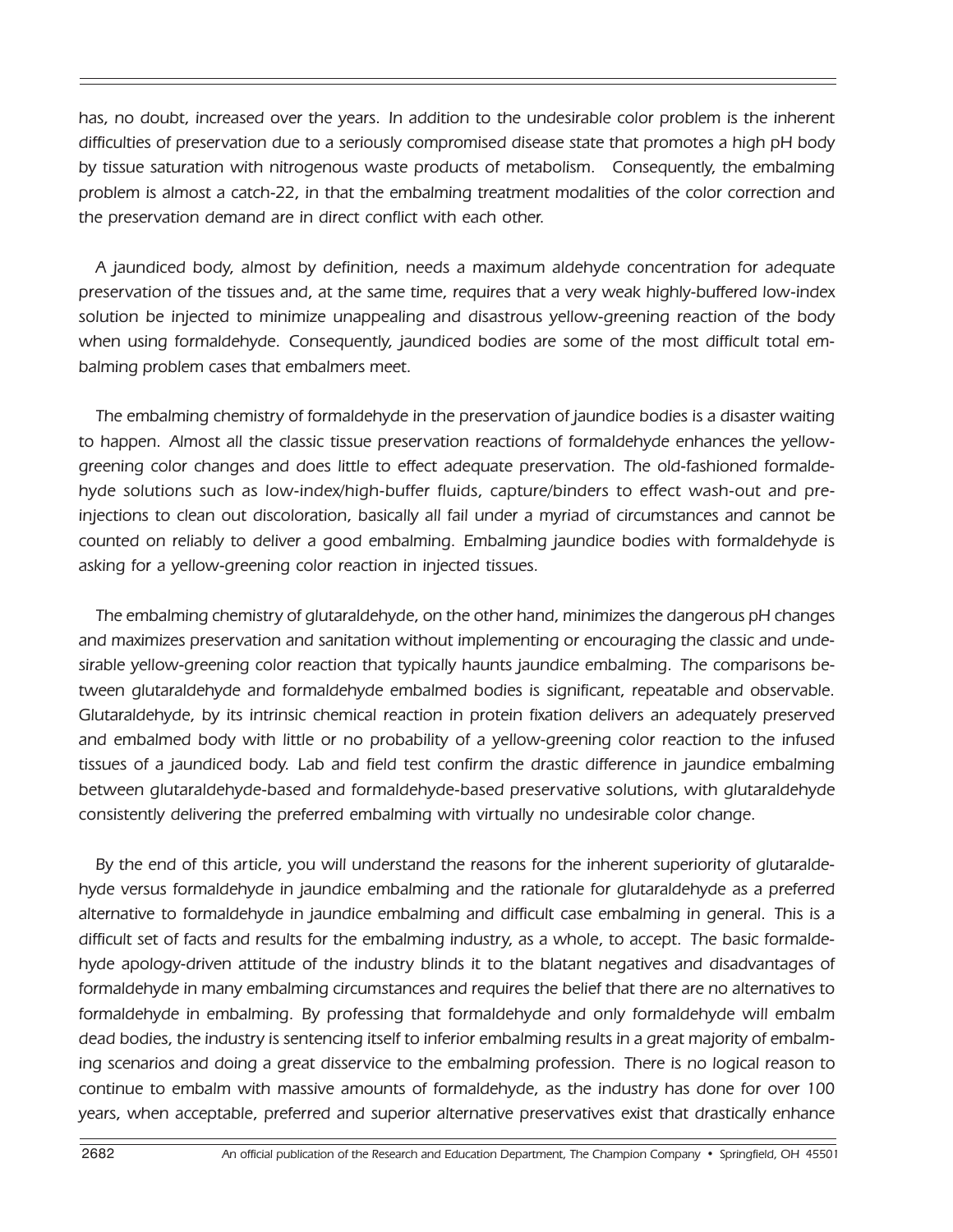the overall embalming result, while minimizing the total exposure impact and disadvantages of formaldehyde.

JAUNDICE CHEMISTRY: The chemistry of jaundice, from an embalmers viewpoint, is essentially the chemistry of bilirubin, a yellowish pigment found in bile, an excretory product of the liver. Jaundice is the classic and most conspicuous sign of liver damage or hepatic disease and is characterized by generalized yellowing of the tissues of the body, most noticeably the skin and sclera of the eyes.



Bile is a golden-yellow thick, viscous, mucoid liquid produced by the liver and stored in the gallbladder, which usually contains 50-60ml of bile. Typically 500-1000ml of bile is produced by the average human on a daily basis. Bile has several essential metabolic functions including: bile acid activation of lipase enzymes and lipid emulsification, hydrolysis and adsorption of lipids, while the bile salts scavenge and absorb the lipid soluble vitamins (such as Vitamin A, D, K and carotene). Bile spontaneously air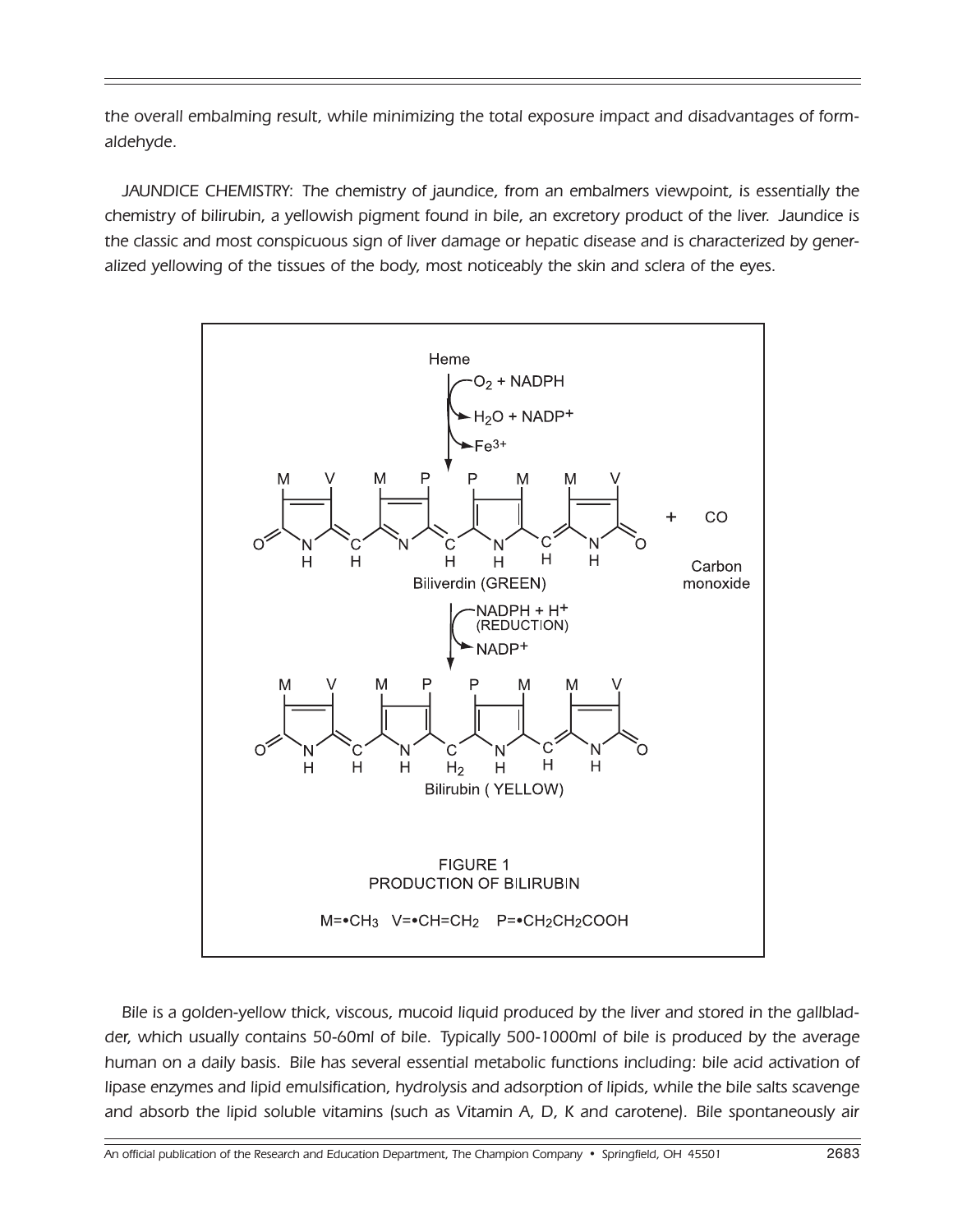oxidizes and exhibits a definite path of color change from yellow $\rightarrow$ golden $\rightarrow$ green $\rightarrow$ bluish/ green¬blue¬brown¬blackish/brown, due to production of various colored derivatives of bile pigments.

Bilirubin is the most important of the bile pigments, or bilins or bilichromes as they are sometimes referred to. Bilirubin is derived from heme pigments which are constituents of red blood cells. Hemoglobin is the oxygen/carbon dioxide transporter found in red blood cells. Surprisingly, red blood cells have an average life of 120 days in adults and even less in infants (typically 70 days). The natural breakdown and destruction of red blood cells and other hemoproteins (such as cytochrome P-450) supplies the precursors for bilirubin and the other bile pigments. Red blood cells account for 70% of these molecules and the various other hemoproteins and cytochromes make up the remaining 30%.

Bilirubin is derived from heme in basically 2 steps: loss of iron with oxygenation and methylene bridge cleavage by heme oxygenase with NADPH to form an open ring tetrapyrrole derivative called biliverdin, followed by reduction with biliverdin reductase to bilirubin, the bile pigment of immense interest to embalmers (Figure 1). An intermediate in the first step is identifiable, that being verdohemoglobin, a greenish iron containing pigment that rapidly becomes biliverdin, a green bile pigment, before reduction to the yellowish bilirubin. As a note, the deironized hemes are chemically classified as protoporphyrins. Daily bilirubin production in a typical adult human is 4mg/kg body weight.

Bilirubin is present in normal blood plasma at .3-1mg/dl and is tightly bound to albumin for transport. Plasma concentrations, therefore, are typically 5-17uM. Bilirubin is highly lipophilic, has high membrane permeability and is virtually insoluble at physiological pH, due to strong intramolecular hydrogen bonding causing high hydrophobicity. In the liver, bilirubin is conjugated as mono and diglucuronides to enhance solubility and change bilirubins' bioproperties to permit detoxification and elimination through excretion. 75% of total bilirubin in a healthy adult is in some conjugated form for nontoxicity and solubility.

Typical jaundice is hyperbilirubinemia, an excess of bilirubin in plasma and tissues due to liver disease, deficiencies in conjugation, defective hepatic uptake or dumping by a disease state through the enterohepatic circulation. The results are yellowing of the tissues and potentially serious toxicities when bilirubin levels reach higher values. Mild jaundice manifests as observable yellowing of the sclera when serum bilirubin levels reach 2-2.5mg/dl. Serious or extreme jaundice can have astronomically high values for serum bilirubin, in addition to bilirubin that is trapped in the tissues. Bilirubin in blood is tightly bound to albumin and is easily sequestered in intracellular sites. 95% of bilirubin is unconjugated in blood plasma in a healthy adult, but in a serious disease state, this can be reversed and almost all circulating bilirubin is conjugated. It is easy to see that a body dead from a serious or extreme jaundice disease state can contain a massive amount of retained bilirubin in blood and tissue.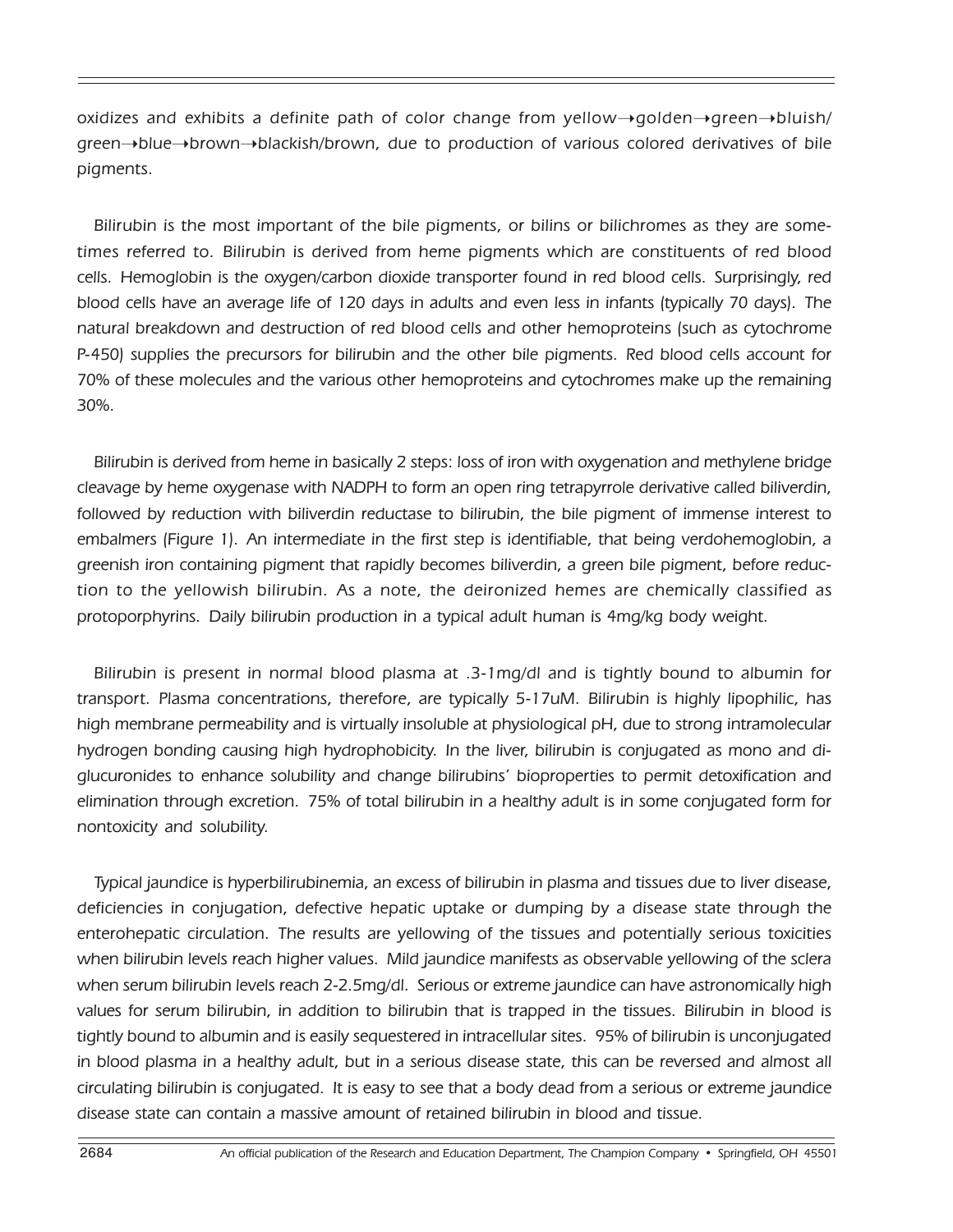

When plasma levels exceed 300uM, a serious CNS toxicity can result called kernicterus. Kernicterus is a potentially lethal hyperbilirubinemia encephalopathy affecting the basal ganglia and chiefly found in

neonatal cases of hyperbilirubinemia. Ultraviolet phototherapy is an effective therapy for infant hyperbilirubinemia by the use of 490-510nm blue wavelength irradiation. Photo-oxidation by singlet oxygen, cis-trans isomerization and photocyclization to form a derivative pigment called lumirubin, which is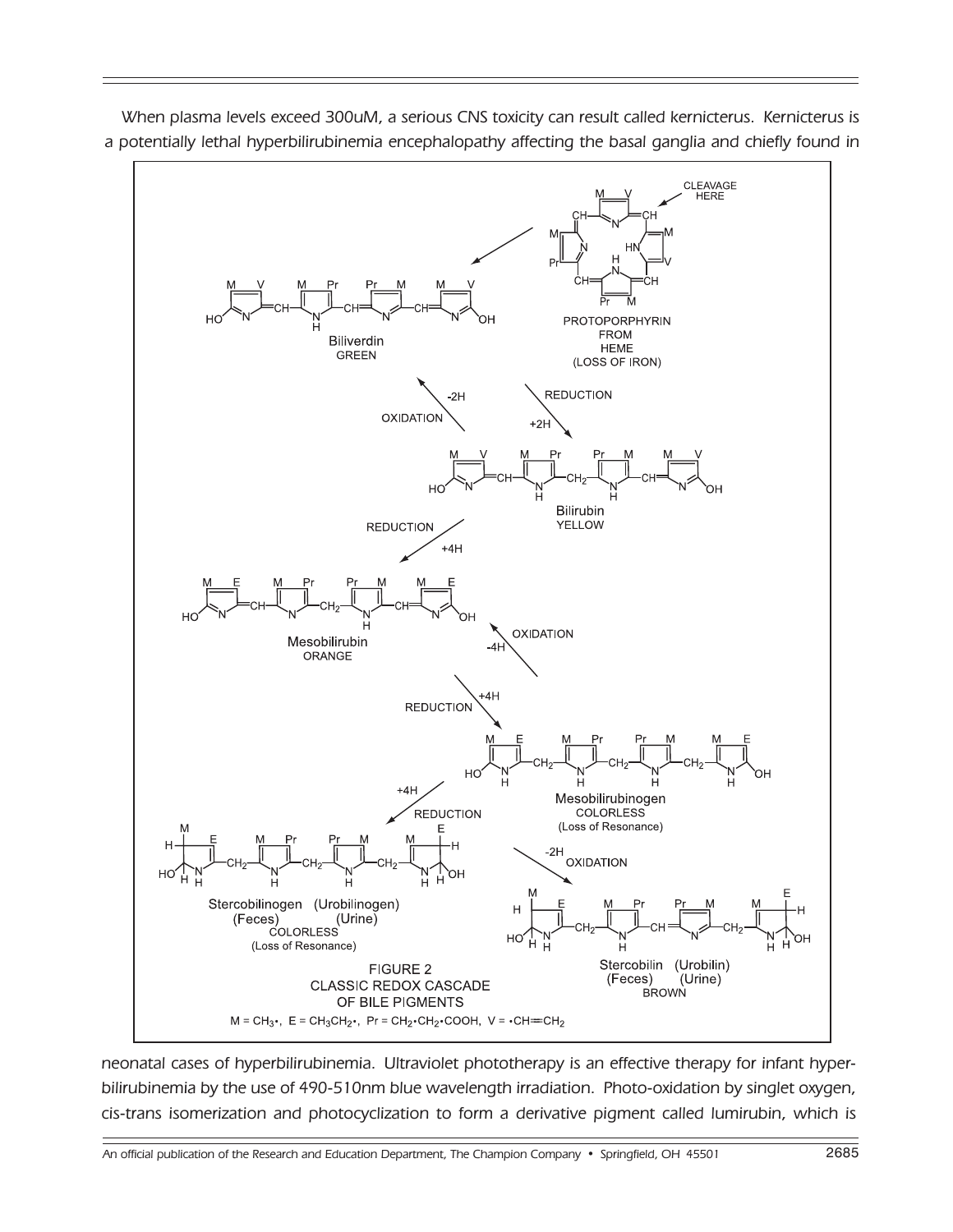readily soluble and excretable, significantly drops blood levels of circulating bilirubin to safe values. Another treatment option is to inhibit heme oxygenase by introducing tinprotoporphyrin to stop production of bilirubin, if kernicterus is a concern.

Bilirubin that ends up in the intestinal tract is converted into various other bile pigment derivatives by normal bacterial flora residing in the colon. These derivatized bile pigments are typically very colorful and are responsible for the characteristic appearance of feces in mammals. A chart depicting this classic redox cascade of bile pigments is contained in Figure 2. Small amounts of these various pigments enters the circulation and are excreted in the urine. Typical values for urine are 1-2mg/day and 50-250mg/day for feces.

Interestingly, heme degradation stops at biliverdin (the greenish bile pigment) in birds, amphibians and reptiles and only mammals reduce biliverdin to bilirubin. Colorful porphyrin derivatives are found in various other life-forms. Red and green algae, the blue and green colors of some egg shells, bodies of colorful insects, colored fish scales and the ink secretions of gastropods (e.g. octopus) are all porphyrin derivatives.

Lab tests for bilirubin are all based on oxidation of the bile pigments by acids with a colorful layering of derivatives being seen on reaction. Gmelin's test uses nitric acid in a test tube and Rosenbach's modification uses nitric acid on dry filter paper. Van Den Bergh's analysis is the typical assay and depends on an acid-catalyzed production of an azo dye by a sulfanilic acid reagent. The color progression is that typically seen in feces from yellows $\rightarrow$ goldens $\rightarrow$ greens $\rightarrow$ blues $\rightarrow$ reddish browns.

Bilirubin, as usually depicted in a linear structure drawing, is very misleading as to the actual conformational structure of the strongly intramolecularly hydrogen bonded chemical that exhibits little solubility unless conjugated or bound for transport. In fact, looking at Figures 1, 2 and 3, you might conclude that some of the structures are incorrectly depicted. All the representations are correct when viewed 3-dimensionally. The apparent differences are due to the depiction of the possibility of ketoenol tautomers and a reverse aspect view of the tetrapyrrole chain. The keto tautomers show the hydrogen bonding capability more obviously and the enol tautomers (which is the usual and classic depiction) demonstrates the resonance effects. Figure 3 shows a probable conformation that more accurately depicts the intrinsic nature of bilirubin and its derivitization from heme and conjugation by glucuronic acid. Figure 3 also demonstrates how cis-trans isomerization affects the structure and the high likelihood of a photocyclization to lumirubin could happen.

Jaundice causes one other serious consequence for embalmers — elevated blood ammonia levels. NH3, ammonia, is formed in the gastrointestinal tract by bacterial action and digestive processes. Most ammonia enters the portal circulation and is effectively eliminated by the liver. In liver disease states, minimal removal of ammonia occurs and bypass collateral circulation, in addition to reduced ability for enzymic conversion of ammonia to urea, extremely elevated blood ammonia levels are possible. General alkalemia is the result as blood pH values rise and ammonia readily permeates cells and tissues and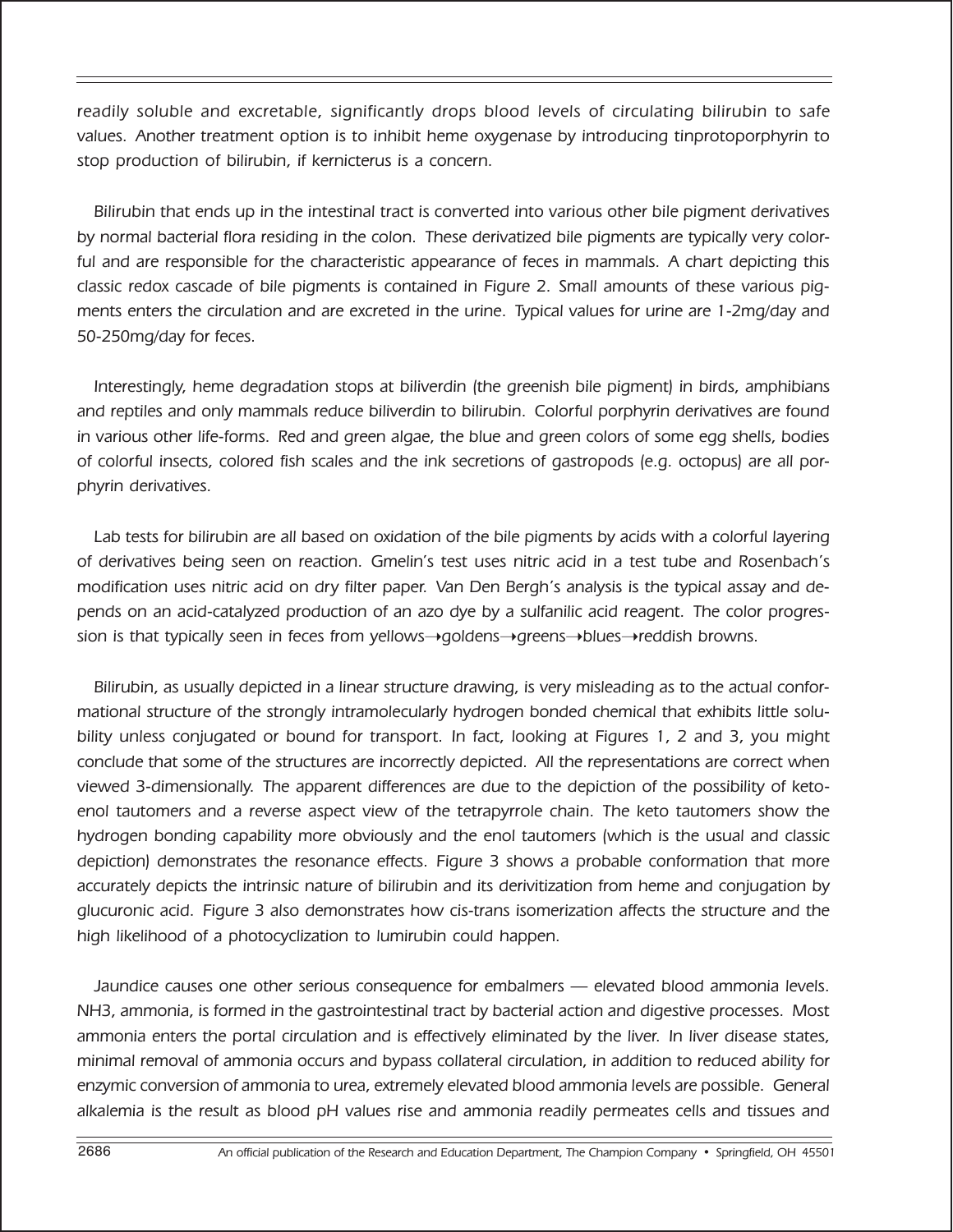causes serious disease consequences with potentially lethal toxicities. The embalming consequence is sky high aldehyde demand and extreme formaldehyde neutralization resulting in poor or failed preservation.



Sooner or later, in embalming lore, a disease state called black jaundice is mentioned for which it is professed that there is no embalming treatment. To my knowledge, there is no syndrome called black jaundice in the modern or archaic medical literature. My best guess to explaining this bit of embalming folklore is possibly Weil's disease. Weil's disease is an old term for Leptospirosis, a bacterial infection with potentially serious and fatal consequences, if untreated. The disease is spread by the urine of rats and cavewater and its runoff is a common reservoir. The disease, in serious form, manifests as fever, nausea,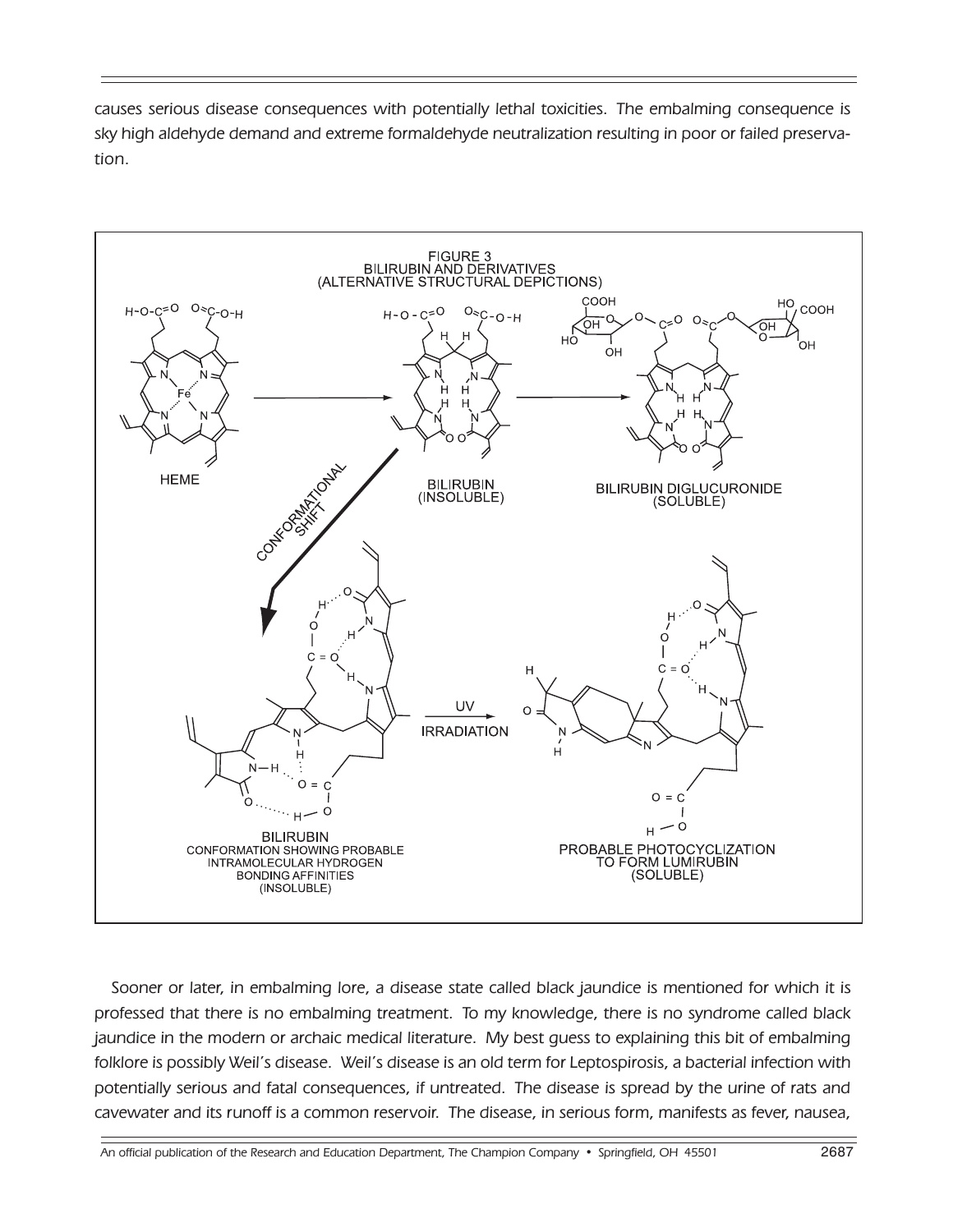muscle ache, nosebleed, bruising and discoloring of large areas of the skin and profound jaundice. In earlier times, a body dead of this disease would look like an extreme bluish/black form of jaundice to an embalmer. The embalming result with this type of body, would no doubt have been described as awful and hopeless.

OLD SOLUTIONS: There have been several attempts at minimizing the damage of formaldehyde on jaundice cases throughout the years. The pre-injection concept seems the most obvious on the surface. However, pre-injection washout techniques with or without formaldehyde or buffers or otherwise have not had any significant success. Usually the body just ends up waterlogged and no color clearance or even lightening is rarely noticed. After understanding bilirubin chemistry, pre-injection as an anti-jaundice technique is seen to be doomed to failure. Too much pigment is tightly intermolecularly bound up in various localized tissue compartments that there is little hope for washout. Some pigment might be removed from the available blood prior to embalming, but that is all and insignificant compared to the tissues.

Clathrate-type or capture/bind chemicals have been attempted in the past with lackluster results, despite, on the surface, that it appears to have some theoretical validity. Obviously, the significant tissue binding of bilirubin precludes this concept having any beneficial impact on overall formaldehyde jaundice embalming results. Milk has even been professed as a vehicle for bilirubin capture and washout. Milk is no more successful than any of the other attempted methods of jaundice embalming in the past. I won't even mention the potential liabilities and disadvantages of this dubious methodology.

Formaldehyde jaundice fluids that are predicated on low index/high buffer capability are legion in the embalming industry. Everybody has got at least one. Some are reasonably good, others are fair and many are just a joke. The basic theory is embalm the body with gallons and gallons of weak formaldehyde solution that has a lot of buffer in it to hopefully control the acid explosion and minimize the greening color reaction. This is basically a hope and pray strategy — and sometimes it works. At other times, it is a dismal failure and the embalming results are truly horrendous. It is also difficult to achieve good preservation using this technique as the aldehyde demand of the body is through the roof and the more formaldehyde you use the more likely a greening reaction will occur. Despite all this, acceptable embalming results are achieved at least half the time, maybe more — which speaks well for the capabilities of some modern formulated embalming fluids. Champions' straight up formaldehyde formulation for jaundice achieves success ratios in the high 70 percentile, verified by years of field reports. Still, formaldehyde, when viewed critically in jaundice embalming, is a losing proposition and a potential disaster waiting to happen.

Some embalmers sidestep the problem altogether and just embalm the body with formaldehyde to rock hardness, accept whatever color change and other untoward reactions occur and attempt to minimize the damage with heavy internal dye during injection and a thick pancake makeup job afterward.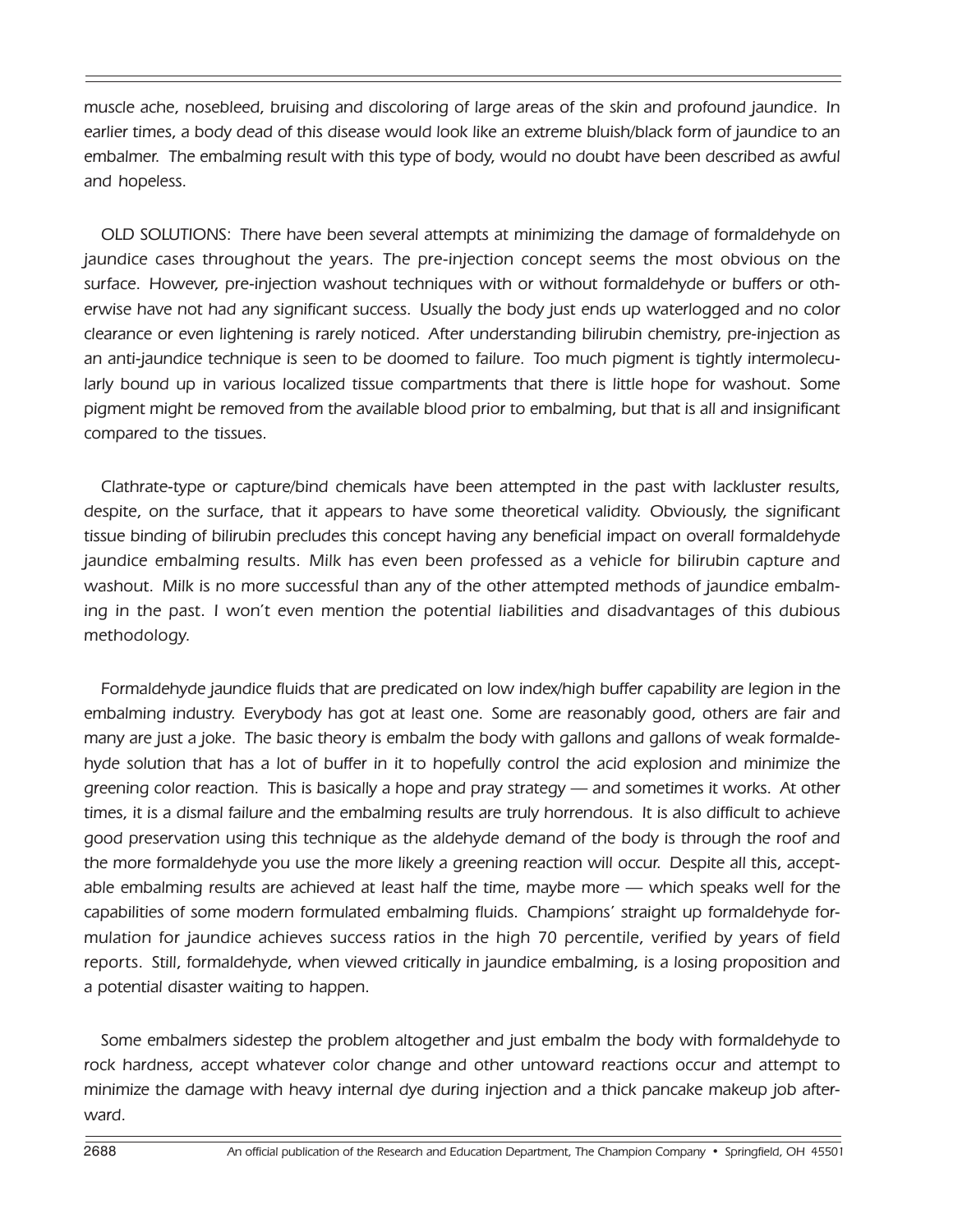Occasionally, ultraviolet irradiation or even just leaving on the fluorescent lights in the embalming room has been suggested or tried as a way to reduce jaundice coloration. This is a highly improbable and uncertain methodology that is fraught with potential unwanted consequences. Color reduction is theoretically possible but unlikely and photo-oxidation to more intense darker colorations is definitely a possibility. The excretion/elimination mechanism in medical phototherapy is, obviously, not possible with a dead body and there is no guarantee that darker, more intense color derivatives will not result from UV exposure.

There have been reports that ozone generators in embalming rooms have actually darkened embalmed jaundiced bodies overnight when left running in the embalming room. Ozone is a powerful oxygen free-radical oxidizer and this would not be an unexpected result. Ozone is useless for formaldehyde control in embalming rooms and does an excellent job of oxidizing and destroying rubber, latex, vinyl and plastic materials and equipment in embalming rooms. Ozone generators are effective for odor control and little else. If you are interested in the concept of ozone and ozone generators in



embalming rooms, I have written an earlier Champion Encyclopedia that investigates this topic in-depth, and I refer you to it for reference.

THE PROBLEM WITH FORMALDEHYDE: By its very nature, formaldehyde, when used as the primary fixative, almost guarantees an unsatisfactory embalming result when jaundice is involved. This result is due to the inherent chemistry of formaldehyde in its protein fixation reaction with jaundiced tissues during an embalming operation. Formaldehyde is a reducing agent and rapid reactant with proteinaceous tissues, peptides, amino acids, amines and free or sequestered ammonia and ammoniacals. It has always been professed that since formaldehyde is a reducing agent and the conversion of yellow biliru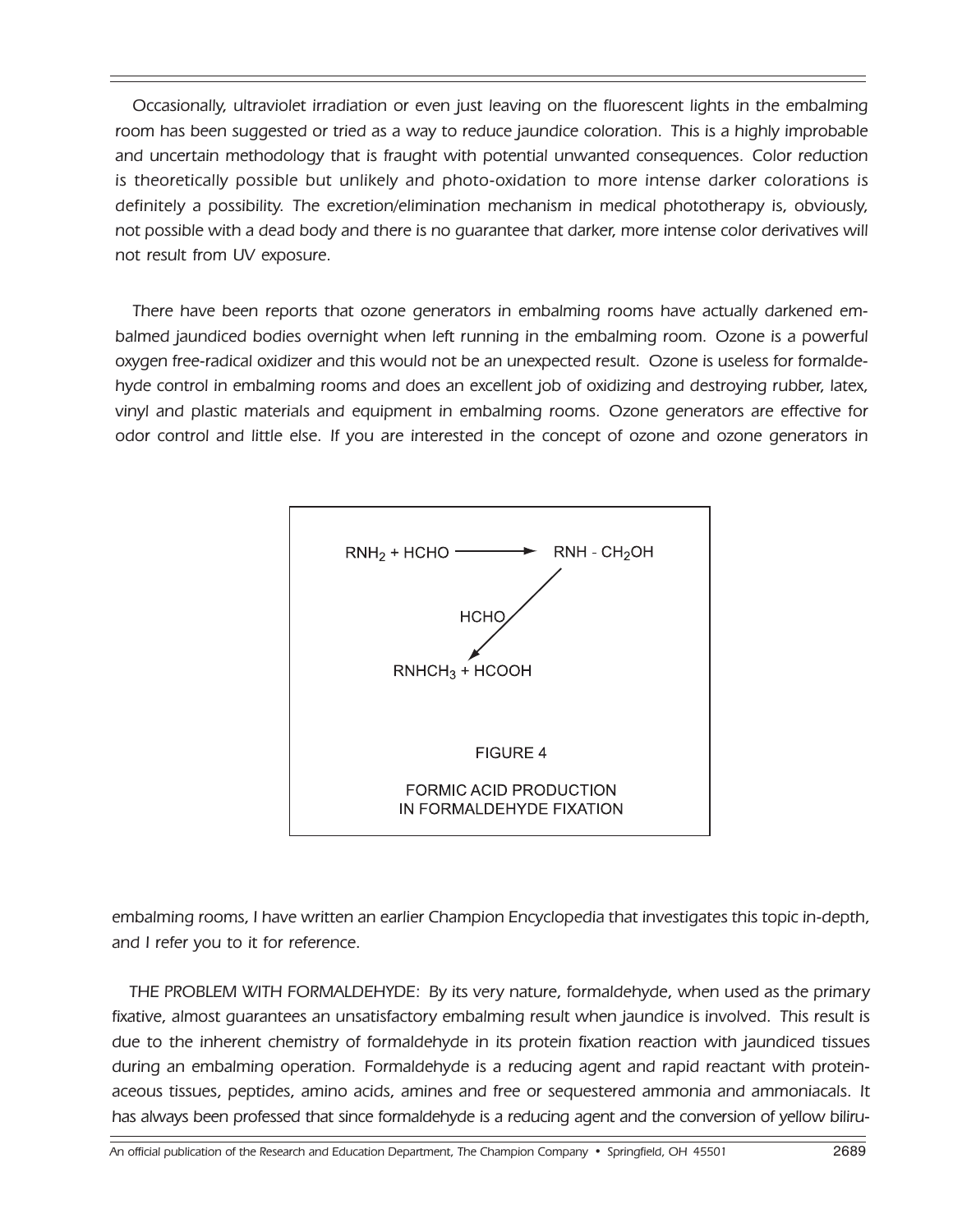bin to green biliverdin in jaundice cases is an oxidation reaction, therefore, it is impossible for formaldehyde to be the cause, some other unknown process or chemical must be involved. An examination of formaldehyde chemistry in fixation and electroless plating demonstrates the cause of the yellow-greening reaction in jaundice embalming to be the very use of formaldehyde itself.

Formaldehyde, in various fixation reactions, typically exhibits pKa drops of 4-5 units, which drives the pKa values far into the acid titration range. Acidity promotion is a natural consequence of formaldehyde fixation whether fixing isolated tissues in the lab or embalming a cadaver. In addition, formaldehyde can react as a reducing agent with formaldehyde fixation intermediates with formic acid as a reaction product (Figure 4). This type of reducing reaction of formaldehyde with formic acid formation as a product is well documented in electroless plating reactions, where formaldehyde is used to plate out various metals. Near flawless silver mirrors can be manufactured by using a silver complex in a formaldehyde bath to effect the plating out of silver (Figure 5). The formic acid produced is immediately scavenged as ammonium formate by ammonia in the plating bath. Copper can also be plated out by formaldehyde in an alkaline solution with a thin pre-layer of palladium deposited as a catalyst. Nickel and bismuth can also be reduced with formaldehyde in a similar manner. Formaldehyde functions well in these plating reactions as a mild reducing agent that is easily controlled and neutralized.

In jaundice embalming, the use of formaldehyde as the primary preservative initiates a chain of events that causes the unwanted yellow-green color reaction to occur in most cases. The potential for the formation of formic acid as a natural reaction product in addition to the general promotion of acidification during formaldehyde fixation reactions almost insures the undesirable color changes in jaundice embalming. Bilirubin is encouraged to oxidize to biliverdin in tissues by this acidification, similar in mechanism to the standard lab test for bilirubin where oxidation by acids causes greenish biliverdin and other darker colored derivatives to appear. Formaldehyde, therefore, is the ultimate cause of yellow-green coloration changes in embalmed jaundiced bodies.

The problem of overwhelming aldehyde demand also plagues formaldehyde when embalming jaundiced bodies. Nitrogenous waste products and high titers of blood ammonia effectively neutralize a large amount of injected formaldehyde and create a high pH environment which is not conducive to good formaldehyde fixation. The formaldehyde demand in a jaundice body is very high and the obvious solution is to drastically increase the formaldehyde concentrations of arterial injection. If increased concentrations of formaldehyde is used in jaundice embalming, more fixation will occur, but so will acidification from formaldehyde reaction. The increased acidification resulting from increased formaldehyde usage will make the yellow-greening reaction almost certain to happen. Consequently, there is no acceptable or adequate solution for the embalming of jaundice bodies with formaldehyde as the primary preservative. You will either dangerously underembalm the body and count on formaldehyde neutralization to minimize the yellow-green color reaction, or you will adequately embalm the body and guarantee that a greening reaction will occur. If success ever occurs in formaldehyde embalming of a jaundice case, it is due to a combination of mildness of the disease state and just plain luck.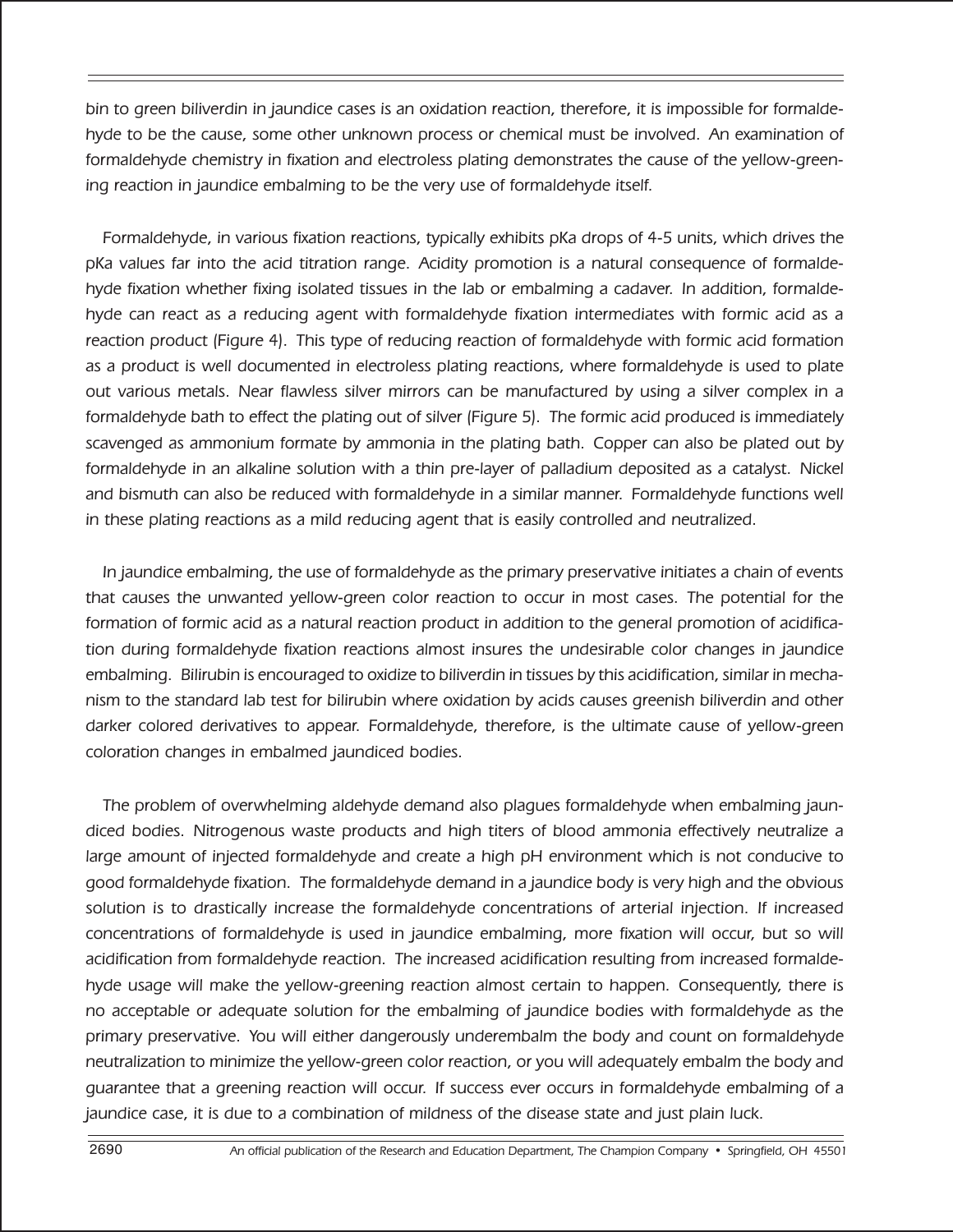GLUTARALDEHYDE - THE SOLUTION: Glutaraldehyde in chemical reaction during preservation exhibits none of the disadvantages of formaldehyde in jaundice embalming. During protein fixation with glutaraldehyde only a slight acid shift to pKa's of 8-8.5 occurs, which leaves these values well in the alkaline titration range. Consequently, acidification is mild to non-existent with glutaraldehyde embalming and the potential for yellow-green acid-catalyzed conversion is highly unlikely. The reaction product is more stable and no acid moieties are produced from secondary reactions with fixation intermediates, further minimizing the possibility of color reaction due to acidification in localized tissue compartments.

Glutaraldehyde has a much wider range of pH effectiveness and can survive a much higher alkaline environment and still react effectively, while formaldehyde would essentially be neutralized. Glutaraldehyde can more effectively meet a high aldehyde demand during a jaundice embalming and deliver an adequately preserved body without the likelihood of unwanted color changes. Glutaraldehyde is always more effective than formaldehyde in compromised embalming cases where preservation is difficult to assure due to disadvantageous blood chemistry, high aldehyde demand or inhibition of fixation due to decomposition processes.

HCHO + 2 
$$
[Ag(NH_3)_2]
$$
OH  $\longrightarrow$  2  $Ag(s)$  + HCOONH<sub>4</sub> +  $H_20$  + 3 NH<sub>3</sub>

\n**FIGURE 5**

\n**FORMALDEHYDE IN METAL PLATING**

\nAS REDUCING AGENT (FORMIC ACID CAPTURED AS FORMATE)

Years of field reports confirms the effectiveness of glutaraldehyde based embalming in jaundice cases and the almost 100% certainty that yellow-green conversion will not occur. Arterial injection with glutaraldehyde stand-alone fluids (such as Arterial 24) are natural jaundice fluids and allow a jaundiced body to be embalmed essentially as a normal case, without excessive dilution or the necessity for multiple gallons of injection. High glutaraldehyde/low formaldehyde blended fluids also have an excellent track record in jaundice embalming. Glutaraldehyde-based jaundice fluids (such as Jaun-Dial) which contain a very small amount of formaldehyde exhibit excellent jaundice embalming results, with color conversion being rare. These glutaraldehyde/formaldehyde blended fluids also exhibit excellent results during normal embalmings, as the basic chemistry of reaction/preservation/fixation is the same for all embalmings. Glutaraldehyde embalming followed by small dose formaldehyde addition (spiking) in the final part of the arterial injection also achieves consistently excellent results, as the formaldehyde is delivered late in the fixation reaction equation and in very small quantity.

SUMMARY/CONCLUSION: Glutaraldehyde is far superior to formaldehyde in delivering effective embalming of jaundice cases without the undesirable yellow-green color conversion. The reaction profile